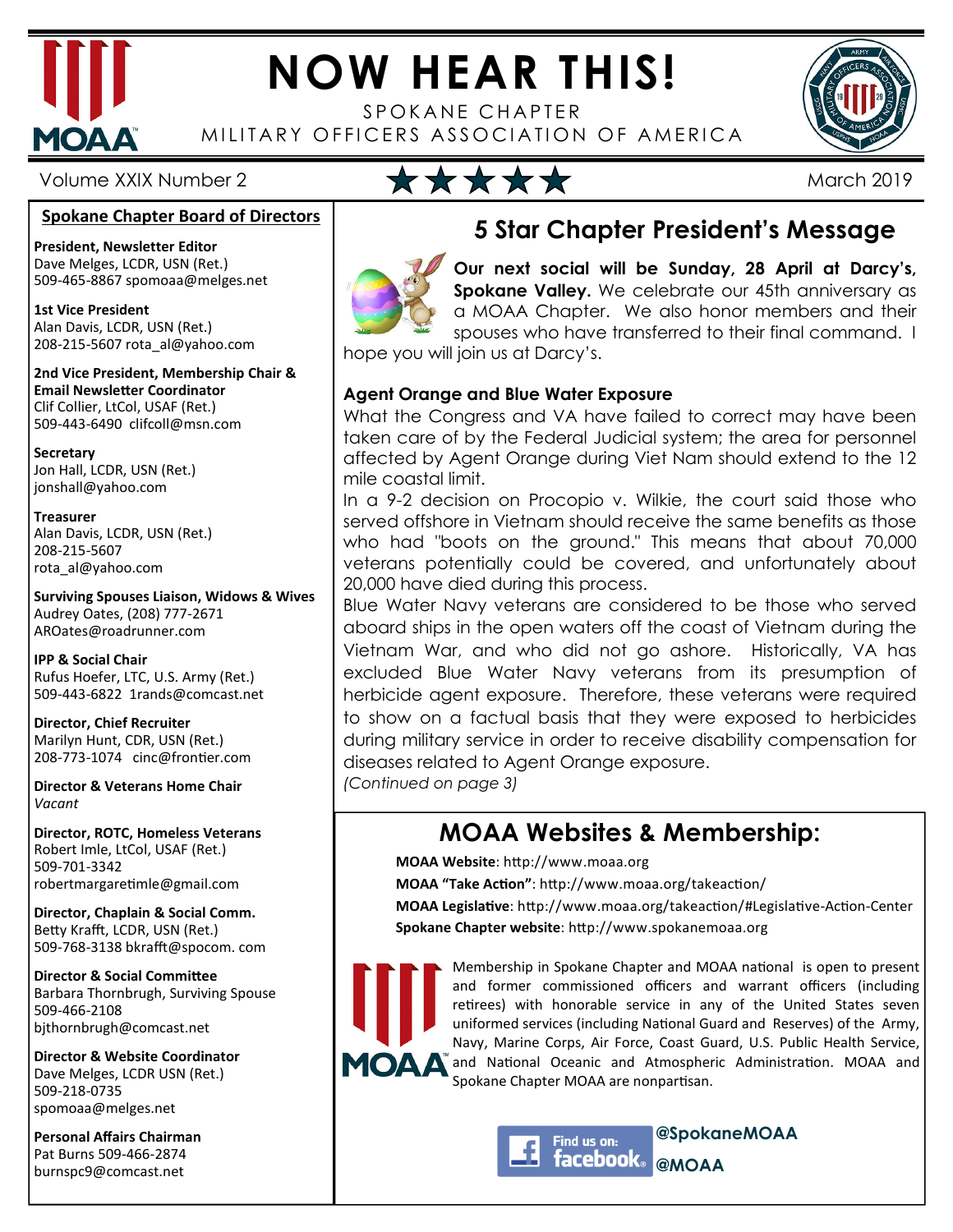

#### **Welcome**

Please join me in welcoming new chapter member **Col Ace Bowman, USAF, (retired).** 

#### **Hats Off To:**

| <b>Recruiter</b>    | <b>Chapter</b> | <b>MOAA</b> |
|---------------------|----------------|-------------|
| Jon Hall            |                | 2           |
| <b>Marilyn Hunt</b> |                | 3           |
| Dave Melges         |                | 2           |
|                     | O              |             |
| 2019 Total          |                |             |

#### **Chapter Scoreboard 2019**

**JROTC Scholarship Funds (as of 3/02/19) \$1457**

#### **Legislative Letters, Postcards, & Emails (as of 3/2/19): 205**

2018 Total: **1131**

#### **2019 Raffles**:

- MAR: Meals on Wheels
- APR: MOAA Scholarship
- JUN: Union Gospel Mission
- SEP: Widows & Wives Wreaths Across America
- OCT: Spokane Veterans Home
- DEC: COL Spady Koyama JROTC Scholarships.

#### **Widows & Wives**:

Homeless Vets **\$63.00, 1082 items** delivered, including canned meat & fruit, 15 dozen cookies and personal hygiene products.

Spokane Veterans Home: **406 items** delivered, including 72 new golf balls, 10 puzzles, 40 postage stamps, 97 new greeting cards, 22 sticker sheets, 6 calendars, 7 magazines, 5 adult coloring books, 54 twist up crayons, 48 colored pencils, 10 unfinished wood bird houses, 23 bottles acrylic paint, 12 disposable razors

Meals on Wheels **\$62.00**.

#### **Judge rules men-only military draft unconstitutional**

A federal judge has ruled that a men-only draft is unconstitutional, but he stopped short of ordering the Selective Service System to register women for military service.

The Houston judge sided with a San Diego men's advocacy group that challenged the government's practice of having only men sign up for the draft, citing sex discrimination in violation of the Fifth Amendment's equal protection clause.

"This case balances on the tension between the constitutionally enshrined power of Congress to raise armies and the constitutional mandate that no person be denied the equal protection of the law," wrote U.S. District Judge Gray Miller of the Southern District of Texas.

The government asked the judge to dismiss the suit or stay a decision until a national commission studying the issue of women's draft registration reaches a recommendation. The judge noted that could take years, and even then Congress isn't required to follow the commission's findings.

#### *Reported by The San Diego Union-Tribune*

**NOW HEAR THIS!** *Is published at least 6 times per year by the Spokane Chapter, Military Officers Association of America, P O Box 466, Veradale WA 99037. Editor: David Melges, spomoaa@melges.net, 509-218-0735.*  Advertising limited to members/spouses only. No subject matter that would preclude non-profit mailing.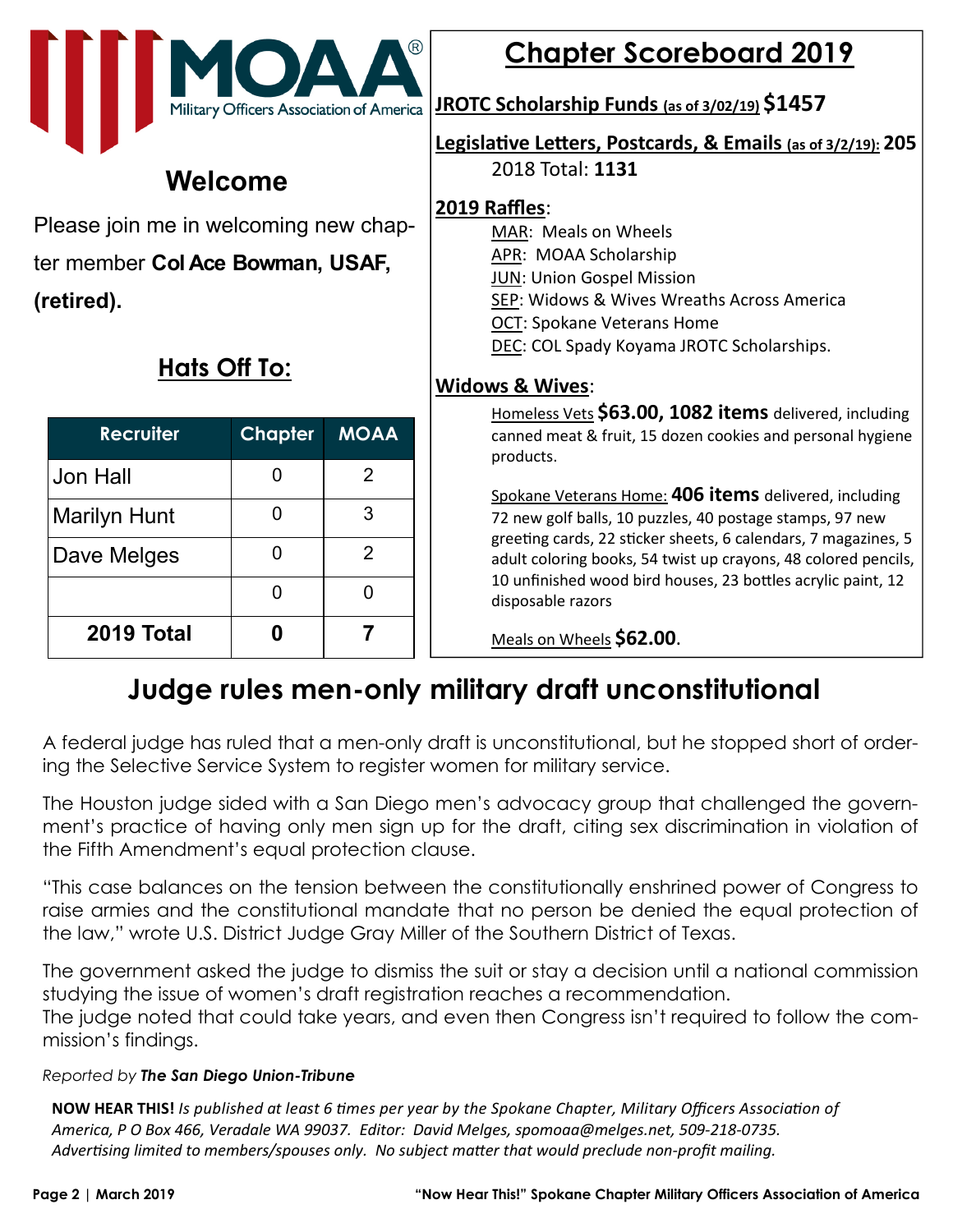#### *Continued from President's Message on Page 1*

As a result, tens of thousands of veterans were denied VA disability benefits over the years.

The Federal Circuit heard the case of Blue Water Navy veteran Alfred Procopio was seeking to overturn Haas v. Peake, arguing that the case was wrongly decided and that the intent of Congress in including the phrase "Republic of Vietnam" in the Agent Orange Act of 1991 was to include those service members who served off the coast of Vietnam. On January 29, 2019, the Federal Circuit issued a decision in favor of Mr. Procopio. Specifically, the Federal Circuit overturned Haas v. Peake, finding that "Republic of Vietnam" includes both the country's landmass and its territorial seas in which Blue Water Navy veterans served. As a result, Blue Water Navy veterans will now be afforded the same presumption of exposure to herbicides as veterans who served "boots on the ground" in Vietnam.

The Federal Circuit's decision represents a major victory for Blue Water Navy veterans who have been fighting for disability benefits for many years. The Federal Circuit decided that it was imperative that the 38 United States Code 1116 be interpreted and read in a way that favored a large class of veterans who had very important service in Vietnam.

This decision will likely impose significant costs to VA as Blue Water Navy veterans are now entitled to disability benefits for conditions associated with Agent Orange exposure. Congressional Budget Office officials estimate that awarding the benefits to Blue Water Navy veterans could total about \$1.8 billion in fiscal year 2019 and \$5.7 billion over the next 10 years. If the decision stands, VA will be forced to cover the costs regardless of whether an offset is agreed upon.

When VA adds a new condition to the presumptive list, it must: (1) identify all claims for the recognized disease that were previously filed and/or denied, and (2) pay retroactive disability and death benefits to the veterans or their survivors back to the date of the veteran's initial claim. Furthermore, the Nehmer decision ruled that a veteran's effective date would go all the way back to the date of their initial claim if their claim or denial for a presumptive condition falls between September 25, 1985 and August 31, 2010. Importantly, the Nehmer ruling only applies to veterans who served in Vietnam between January 9, 1962 and May 7, 1975. Now that Blue Water Navy veterans are considered to have served in the "Republic of Vietnam," it is possible VA will consider them as part of the Nehmer class and award retroactive benefits.

#### **Supreme Court: Retirees Can Be Court-Martialed for Crimes Committed After Service**

The U.S. Supreme Court has upheld the Defense Department's authority to prosecute retired service members for crimes they commit, even after retirement. The court chose not to hear the case of a retired Marine who was court-martialed for a sexual assault he committed three months after leaving the service in August 2015. By not accepting the case, Larrabee v. the United States, the court upheld the status quo: that military retirees are subject to the Uniform Code of Military Justice. The law stipulates that "retired members of a regular component of the armed forces who are entitled to pay" and "members of the Fleet Marine Corps Reserve" are subject to court-martial jurisdiction. The reasoning, the government argues, is that retirement is simply a change of military status and retired personnel are subject to recall should the need arise.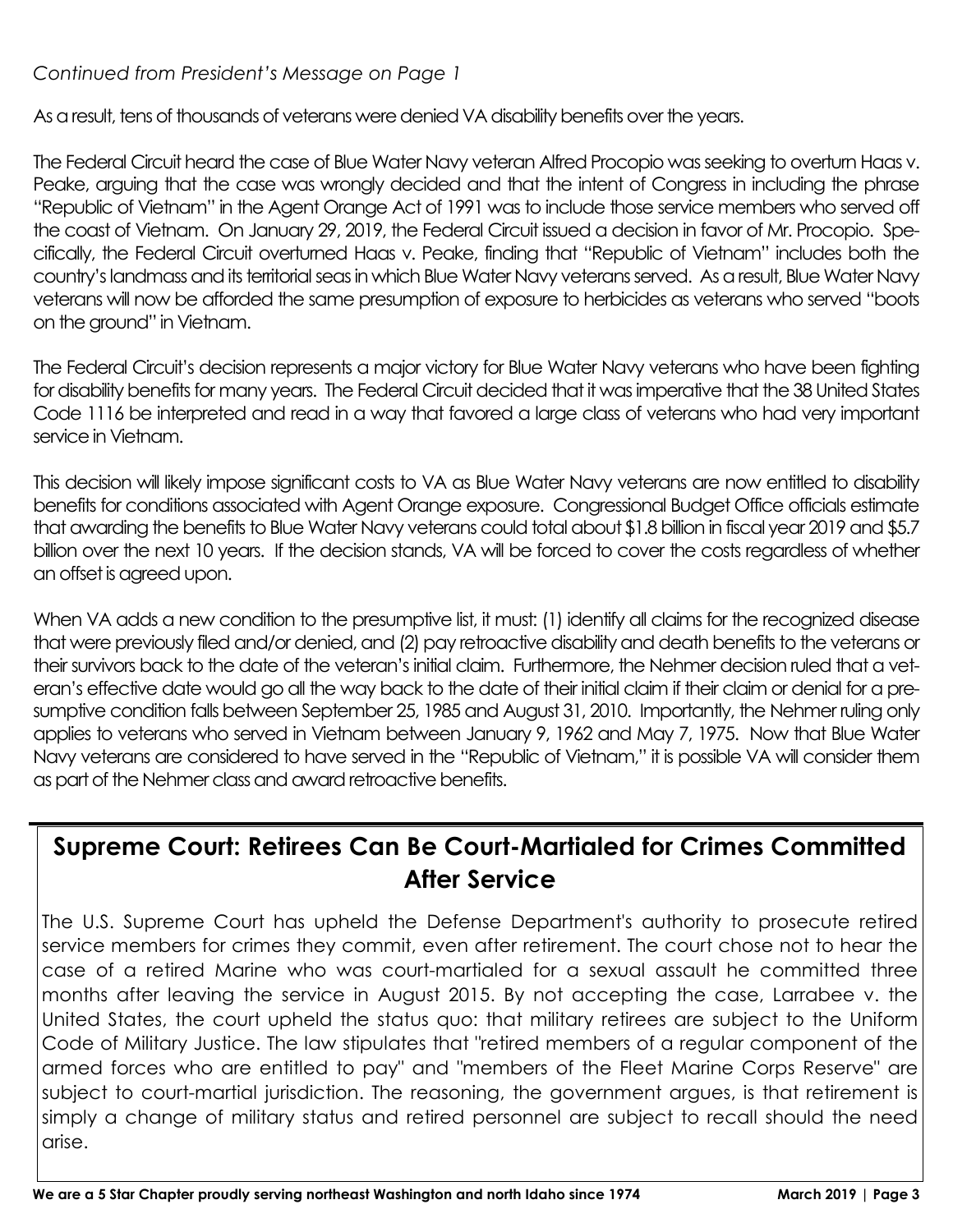#### **LEGISLATIVE ACTION REPORT**

#### **Long-Term Care Veterans Choice Act**

Representative Clay Higgins introduced H.R. 1527. This would provide veterans who can no longer live independently an alternative to nursing home care. The veteran would continue to receive the care that they need in an intimate home-like environment through VA's Home-Based Primary Care program, and the Medical Foster Home (MFH) attendant program.

Started in 2000, VA Medical Foster Homes provide veterans who need nursing home level of care an alternative to being placed in a nursing home. VA Medical Foster Homes merge traditional adult foster care with comprehensive longitudinal care provided in the home by a VA interdisciplinary team that includes a physician, nurse, social worker, rehabilitation therapist, mental health provider, dietitian and pharmacist. Since its inception, over 4,000 veterans have resided in Medical Foster Homes.

However, many service-connected veterans who wish to reside in a VA Medical Foster Home are unable to do so because of substantial out-ofpocket costs of approximately \$1,500 to \$3,000 per month. Because VA does not have the authority to cover these costs, veterans are placed in nursing homes which VA pays for but cost more than twice as much.

As the veteran population continues to age, the need for long-term care services will continue to grow. Home-based community programs like MFHs will enable VA to meet the needs of aging veterans in a manner closer to independent living than institutionalized care. With the passage of this bill, veterans would have the option of care that more closely aligns with their independence while maintaining their quality of life.

(This bill is in accordance with Disabled American Veterans Resolution No. 085, which calls for legislation to improve the comprehensive program of long-term services and supports for service-connected disabled veterans regardless of their disability ratings).

#### **Big Income Tax Changes!**

Have you filed your 2018 Federal tax return? Did you find that your refund is lower than last year? Do you owe more than you had withheld? The major tax changes made last year have really affected the withholding formula. Because of that your retirement check and your social security payment probably increased and less was withheld. You can make sure this does not happen to you for your 2019 tax filing, here's how:

- 1. Collect your 2018 return paper work (include all statements for investments and bank accounts)
- 2. Get online (if you don't have access to a computer at home try the public library)
- 3. Go to https://www.irs.gov/individuals/irs-withholding-calculator
- 4. On the upper right of the page you can view a video on how to use the calculator
- 5. When you are done, you can adjust your W-4 on the DFAS website: https://mypay.dfas.mil/mypay.aspx
- 6. If you aren't familiar with this page there are video instructions available by going to https://bit.ly/2AgEJf1
- 7. Still need help? Your kids or grandchildren are great tech help resources.

#### **Legislative Contacts**

#### **President Donald Trump**

The White House 1600 Pennsylvania Ave. Washington DC 20500

#### **Washington**

#### **Senator Patty Murray**

United States Senate 10 North Post St, Suite 600 Spokane WA 99201 509-624-9515 Fax 509-624-9561

#### **Senator Maria Cantwell**

United States Senate 920 W. Riverside, Suite 697 Spokane WA 99201 509-353-2507 Fax 509-353-2547

**Representative Cathy McMorris Rodgers** United States House of Representatives 10 N. Post St, 6th floor Spokane WA 99201 509-353-2374 Fax 509-352-2412

#### **Idaho**

**Senator Mike Crapo** United States Senate 610 W. Hubbard, Suite 209 Coeur d'Alene ID 83814 208-664-5490 Fax 208-664-0889

**Senator Jim Risch** 

United States Senate 610 W. Hubbard, Suite 213 Coeur d'Alene ID 83814 208-667-6130 Fax 208-765-1743

**Representative Russ Fulcher** 

United States House of Representatives 1250 Ironwood Dr. Ste. 241 Coeur d'Alene ID 83814 (208) 667-0127 Fax: (208) 667-0310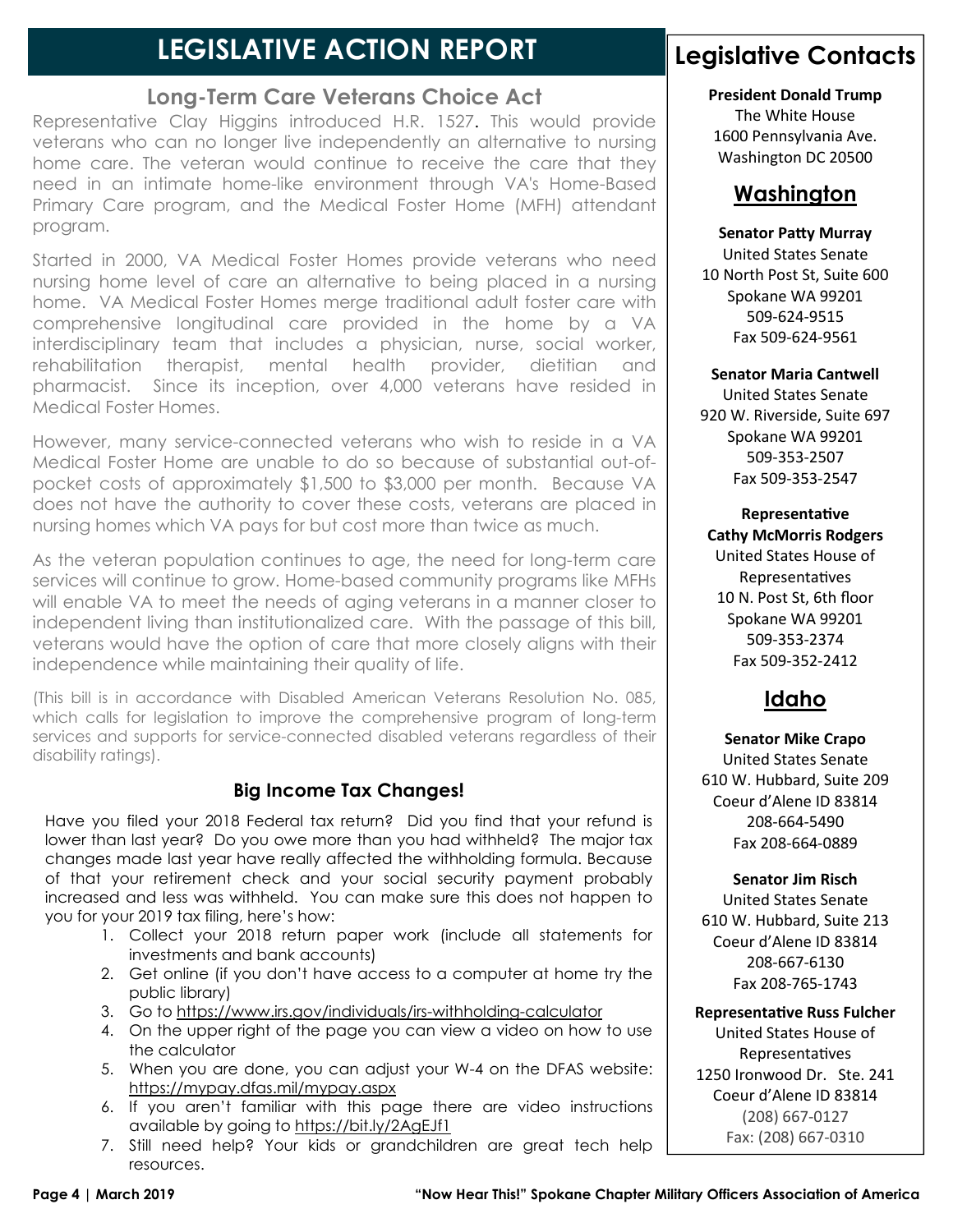#### **Widows & Wives Club Upcoming 2019 Events**

| <b>Date</b>                                                                            | <b>Where</b>                                                                       |                                       | <b>Hostess</b>                     |
|----------------------------------------------------------------------------------------|------------------------------------------------------------------------------------|---------------------------------------|------------------------------------|
| 8 January                                                                              | <b>Black Angus Steakhouse</b><br>14724 E Indiana Ave, Spokane Valley, WA           | 509-927-1177                          | Pat Tolley<br>509-953-6768         |
| 5 February                                                                             | Darcy's Restaurant & Sprits<br>10502 East Sprague, Spokane Valley, WA 99206        | <b>Shirley Melges</b><br>509-465-8867 |                                    |
| 5 March                                                                                | Beverly's Coeur d'Alene Resort<br>112 S Second Ave, Coeur d'Alene, ID              | 800-688-5253                          | Pat Connell<br>208-772-2559        |
| 2 April                                                                                | Anthony's Homeport<br>1926 Riverstone Drive, Coeur d'Alene, ID                     | 208-664-4665                          | Maxine Mahony<br>208-762-3380      |
| 7 May                                                                                  | Tea                                                                                |                                       | Pat Tolley<br>509-953-6768         |
| 4 June                                                                                 | Radicci Italian Bistro<br>8049 N Wayne Drive, Hayden, ID                           | 208-635-5821                          | Jan McMonigle<br>208-772-3735      |
| 2 July                                                                                 | Thai Bamboo<br>5204 N Division St, Spokane, WA                                     | 509-777-8424                          | Deanie Binsfield<br>509-466-8006   |
| 6 August                                                                               | <b>Tito Macaroni</b><br>208-667-2782<br>210 E Sherman Ave, Coeur D Alene, ID 83814 |                                       | Jan McMonigle<br>208-772-3735      |
| 3 September                                                                            | Christ Kitchen<br>2410 N Monroe St, Spokane, WA                                    | 509-325-4343                          | Kay White<br>509-315-9684          |
| 1 October                                                                              | <b>Bistro on Spruce</b><br>1710 N Fourth, Coeur d'Alene, ID                        | 208-664-1774                          | Pat Connell<br>208-772-2559        |
| 5 November                                                                             | <b>Twigs Bistro</b><br>509-290-5636<br>14728 East Indiana Ave, Spokane Valley, WA  |                                       | Barbara Thornbrugh<br>509-466-2108 |
| Clinkerdagger<br>509-328-5965<br>3 December<br>621 W. Mallon Street, Spokane, WA 99201 |                                                                                    | Pat Tolley<br>509-953-6768            |                                    |





| <b>Spokane Chapter Social Dates</b>                                                                                      |                                                                       | <b>Widows &amp; Wives Club</b>                                                                                                 |                                                                                                               |                                                                                                                                                      |  |
|--------------------------------------------------------------------------------------------------------------------------|-----------------------------------------------------------------------|--------------------------------------------------------------------------------------------------------------------------------|---------------------------------------------------------------------------------------------------------------|------------------------------------------------------------------------------------------------------------------------------------------------------|--|
|                                                                                                                          | Ramada Inn<br>17 Mar<br>28 Apr<br>23 Jun<br>15 Sep<br>27 Oct<br>8 Dec | Darcy's, Spokane Valley<br>Highlands, Post Falls<br>Anthony's, Coeur d'Alene<br>Darcy's, Spokane Valley<br>Mukogawa Ft. Wright | 8 Jan<br>5 Feb<br>5 Mar<br>2 Apr<br>7 May                                                                     | <b>Meeting Dates</b><br><b>Black Angus Steakhouse</b><br>Darcy's, Spokane Valley<br>Beverly's Coeur d'Alene Resort<br>Anthony's Homeport, CdA<br>Tea |  |
| Need a Ride to a Chapter Social?<br><b>Call Anyone Listed Below</b><br><b>WASHINGTON</b><br>Clif Collier<br>509-443-6490 |                                                                       | 4 Jun<br>2 Jul<br>6 Aug<br>3 Sep<br>1 Oct                                                                                      | Radicci Italian Bistro<br>Thai Bamboo<br>Tito Macaroni, CdA<br><b>Christ Kitchen</b><br>Bistro on Spruce, CdA |                                                                                                                                                      |  |
|                                                                                                                          |                                                                       | <b>IDAHO</b><br>Ralph Shrigley 208-623-2671                                                                                    | 5 Nov<br>3 Dec                                                                                                | Twig's Bistro<br>Clinkerdagger                                                                                                                       |  |

We are a 5 Star Chapter proudly serving northeast Washington and north Idaho since 1974 March 2019 | Page 5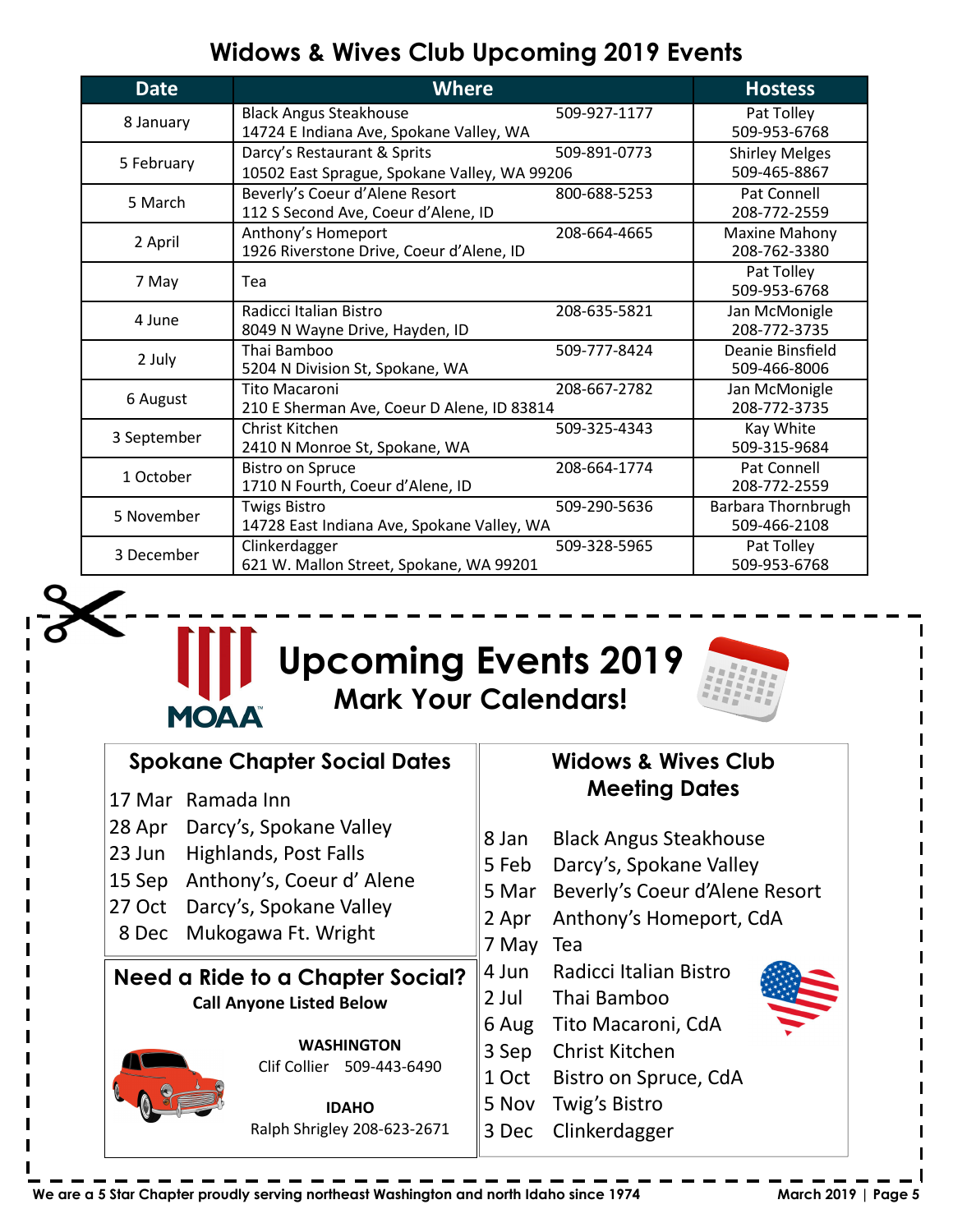### **Local Resources**

#### **Washington Attorney General's Military & Veteran Legal Resource Guide**

This guide summarizes in one place some of the many legal rights, protections, and resources available to Washington's military service members, veterans, and their families. It is designed to help promote awareness and understanding about the laws and protections among military service members, veterans, and others to help current and former military service members see the full benefit these laws provide.

**Topics Included: Legal Assistance • Consumer Protection • Employment • Education • Housing • Family Law • Health Care • Disability and More…** 

**The free guide can be downloaded at the following link or received by mail via written request to the address below:** 

http://www.atg.wa.gov/veteran-and-military-resources

*Washington State Office of the Attorney General Military & Veteran Assistance 800 5th Avenue, Suite 2000, Seattle, WA 98104* 

# **MOAA**

#### **28 April Social Event Reminders**



#### **SUNDAY, 28 April, 12:30 p.m. Social, 1:15 p.m. Buffet 10502 East Sprague, Spokane Valley, WA 99206**

**DIRECTIONS:** Darcy's is located just east of University Mall and has plenty of parking. West on I-90: Exit 289 (Pines), left on Indiana, then left on Pines to Sprague. Right to University Mall on left. East on I-90: Exit 287 (Argonne), right to Appleway Blvd, then turn left & go to University Rd. Left on University to Sprague. Left to University Mall.

#### **PLEASE BRING**:

- 3 postage stamps & 6 return address labels per person
- Something for the raffle which will benefit MOAA Scholarship
- Gloves, hats, XL white T-shirts, hand warmers, canned meat or hygiene items for homeless veterans
- Plastic tube type hangers, postage stamps, and unused greeting cards for birthdays & anniversaries etc., small gift items for residents to celebrate family occasions, magazines, and craft items

*If you need to cancel a reservation, contact Rufus Hoefer (509) 443-6822 No later than Wednesday, 24 April for refund.* 

#### **Fairchild AFB Retiree Activities Office (RAO)**

**SGM Jim R. Smith, USA (Ret.), Director** 

 Bldg. 240, 7 W. Arnold St., Ste. 109, 509-247-5359 Hours: 1000—1400

*They need volunteers to work four hours per month.* 

#### **Casualty Assistance Officer**

**Claudette Becker is the casualty assistance officer for Fairchild AFB and surrounding area.** 

Bldg. 240 at 7 W. Arnold St., 509-247-4488.

*If you leave a message, she will call you back.* 

#### **U.S. Air Force Legal Assistance Fairchild AFB Wing Headquarters (509) 247-2838**

Legal Assistance: Tuesday & Thursday 0830-0930 Notary & Power of Attorney: Mon-Fri 0830-1600  *Call to find out if they can help with your legal needs.*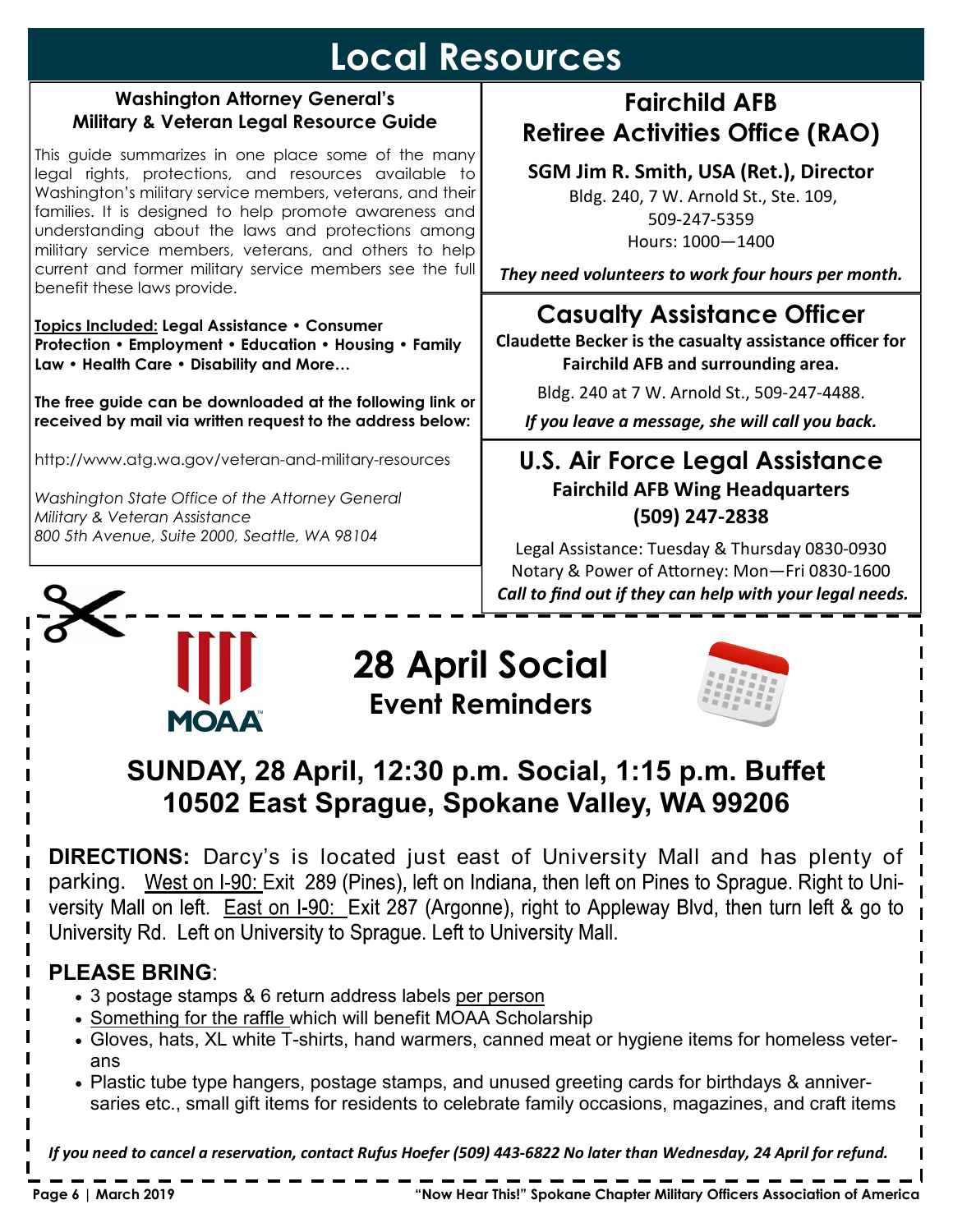| Mailing Address                                                                                                                                                                                                                                                                                                                                                                                                                                                        |                                                                                                                                                                                                                                                               |                                             |                                                                                                                           |  |  |
|------------------------------------------------------------------------------------------------------------------------------------------------------------------------------------------------------------------------------------------------------------------------------------------------------------------------------------------------------------------------------------------------------------------------------------------------------------------------|---------------------------------------------------------------------------------------------------------------------------------------------------------------------------------------------------------------------------------------------------------------|---------------------------------------------|---------------------------------------------------------------------------------------------------------------------------|--|--|
| Spokane Chapter, MOAA                                                                                                                                                                                                                                                                                                                                                                                                                                                  |                                                                                                                                                                                                                                                               |                                             | <b>Social Registration April 2019</b><br>Please mail reservation early so we receive it no later than Wednesday, 24 April |  |  |
| P.O. Box 466                                                                                                                                                                                                                                                                                                                                                                                                                                                           |                                                                                                                                                                                                                                                               |                                             | To cancel a reservation, contact Rufus Hoefer (509) 443-6822 NLT Wednesday, 24 April for refund.                          |  |  |
| Veradale WA 99037                                                                                                                                                                                                                                                                                                                                                                                                                                                      |                                                                                                                                                                                                                                                               | Dat <u>e &amp; Times</u>                    | Location                                                                                                                  |  |  |
| <b>What's on the Menu:</b>                                                                                                                                                                                                                                                                                                                                                                                                                                             |                                                                                                                                                                                                                                                               | Sunday, 28 April 2019                       | Darcy's, Spokane Valley                                                                                                   |  |  |
| Buffet of Prime Rib,                                                                                                                                                                                                                                                                                                                                                                                                                                                   |                                                                                                                                                                                                                                                               | 12:30 Social, 1:15 Buffet                   | 10502 E. Sprague                                                                                                          |  |  |
| Salmon and Chicken                                                                                                                                                                                                                                                                                                                                                                                                                                                     |                                                                                                                                                                                                                                                               | Cost is \$22 per person                     | (in the old University Mall)                                                                                              |  |  |
| Cordon Bleu, feta Marsala<br>rice, garlic red potatoes,                                                                                                                                                                                                                                                                                                                                                                                                                |                                                                                                                                                                                                                                                               |                                             | Please reserve ____ places for the Sunday, 28 April social at                                                             |  |  |
| veggies, salad and bread                                                                                                                                                                                                                                                                                                                                                                                                                                               |                                                                                                                                                                                                                                                               |                                             | Darcy's Spokane Valley. My check in the amount of \$                                                                      |  |  |
| sticks. Little bites for                                                                                                                                                                                                                                                                                                                                                                                                                                               |                                                                                                                                                                                                                                                               |                                             | is enclosed $$22 x _{\dots}$ number of reservations). Make check                                                          |  |  |
| desserts. Cash bar.                                                                                                                                                                                                                                                                                                                                                                                                                                                    | mailbox above.                                                                                                                                                                                                                                                |                                             | payable to "Spokane Chapter MOAA" and mail to chapter                                                                     |  |  |
|                                                                                                                                                                                                                                                                                                                                                                                                                                                                        |                                                                                                                                                                                                                                                               |                                             | Member/Guest (circle one) Name: _________________________________Member/Guest (circle one)                                |  |  |
|                                                                                                                                                                                                                                                                                                                                                                                                                                                                        |                                                                                                                                                                                                                                                               |                                             |                                                                                                                           |  |  |
| Name:                                                                                                                                                                                                                                                                                                                                                                                                                                                                  |                                                                                                                                                                                                                                                               |                                             | Member/Guest (circle one) Name: ______________________________ Member/Guest (circle one)                                  |  |  |
| <b>Name:</b>                                                                                                                                                                                                                                                                                                                                                                                                                                                           | <b>____________ Member/Guest</b> (circle one) Name: ______________                                                                                                                                                                                            |                                             | $\frac{1}{\sqrt{1-\frac{1}{n}}\sqrt{1-\frac{1}{n}}}$ Member/Guest (circle one)                                            |  |  |
| Membership Chair/Committee<br><b>Update My Communication Preferences</b><br>Spokane Chapter, MOAA<br><b>EMAIL REQUEST, CHANGE OF ADDRESS or PHONE, or TEMPORARILY AWAY:</b><br>P.O. Box 466,<br>Clip and complete this form and send it to the address on the left<br>Veradale WA 99037<br>so we can update our database. Thank you.<br>Member Name: (Please print clearly)                                                                                            |                                                                                                                                                                                                                                                               |                                             |                                                                                                                           |  |  |
| [ ] I would like to be added to the chapter email list. I specifically request to (check all that apply):<br>[] Receive the chapter newsletter by email<br>NOTE: We do not send junk email or spam. Also, we do not<br>[ ] Receive important information in a timely manner.<br>give away, sell or trade anyone's email addresses.<br>[ ] My email address is:<br>(Please print clearly)<br>[ ] My mailing address, email address, and/or phone number has changed to: |                                                                                                                                                                                                                                                               |                                             |                                                                                                                           |  |  |
| [] I will be temporarily away starting _______________ and returning ________________. I do / do not (circle one)<br>wish to receive the newsletter while I'm away.                                                                                                                                                                                                                                                                                                    |                                                                                                                                                                                                                                                               |                                             |                                                                                                                           |  |  |
|                                                                                                                                                                                                                                                                                                                                                                                                                                                                        |                                                                                                                                                                                                                                                               |                                             |                                                                                                                           |  |  |
| Fill out and Mail to: Spokane Chapter<br>Military Officers Association of America<br>P.O. Box 466, Veradale WA 99037                                                                                                                                                                                                                                                                                                                                                   | Join Today!                                                                                                                                                                                                                                                   | Regular Member: \$15/yr. or \$40 for 3 yrs. | FREE Chapter Membership for NEW members thru 31 DEC 2019                                                                  |  |  |
|                                                                                                                                                                                                                                                                                                                                                                                                                                                                        |                                                                                                                                                                                                                                                               |                                             |                                                                                                                           |  |  |
|                                                                                                                                                                                                                                                                                                                                                                                                                                                                        |                                                                                                                                                                                                                                                               |                                             |                                                                                                                           |  |  |
|                                                                                                                                                                                                                                                                                                                                                                                                                                                                        |                                                                                                                                                                                                                                                               |                                             |                                                                                                                           |  |  |
|                                                                                                                                                                                                                                                                                                                                                                                                                                                                        |                                                                                                                                                                                                                                                               |                                             |                                                                                                                           |  |  |
|                                                                                                                                                                                                                                                                                                                                                                                                                                                                        |                                                                                                                                                                                                                                                               |                                             |                                                                                                                           |  |  |
|                                                                                                                                                                                                                                                                                                                                                                                                                                                                        |                                                                                                                                                                                                                                                               |                                             |                                                                                                                           |  |  |
|                                                                                                                                                                                                                                                                                                                                                                                                                                                                        | DATE OF RETIREMENT OR SEPARATION (If Applicable) ______________________CIVILIAN OCCUPATION _________________________<br>To join Spokane Chapter, MOAA, membership is required in MOAA national. I am / am not (circle one) a current member of MOAA national. |                                             |                                                                                                                           |  |  |
| Membership in the Spokane Chapter and MOAA national is open to present and former commissioned officers and warrant officers<br>(including retirees) with honorable service in any of the United States seven uniformed services (including National Guard and Reserves) of<br>the Army, Navy, Marine Corps, Air Force, Coast Guard, U.S. Public Health Service, and National Oceanic and Atmospheric Administration.                                                  |                                                                                                                                                                                                                                                               |                                             |                                                                                                                           |  |  |
|                                                                                                                                                                                                                                                                                                                                                                                                                                                                        |                                                                                                                                                                                                                                                               |                                             |                                                                                                                           |  |  |
|                                                                                                                                                                                                                                                                                                                                                                                                                                                                        |                                                                                                                                                                                                                                                               |                                             |                                                                                                                           |  |  |